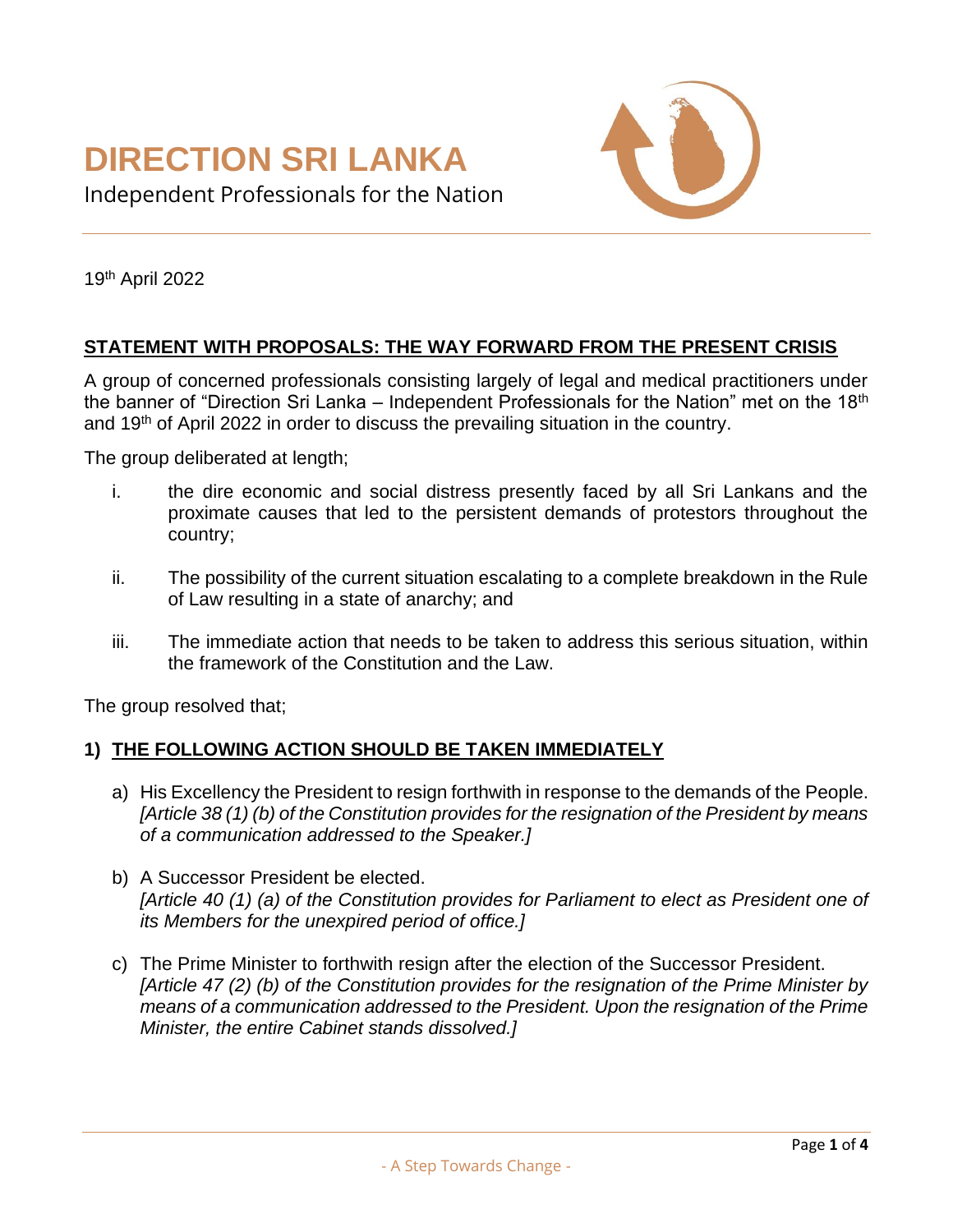

Independent Professionals for the Nation

- d) A Caretaker / Interim National Government be immediately formed comprising a new Prime Minister and a Cabinet limited to 18 essential portfolios along with an equal number of Deputy Ministers, representing all political parties.
	- The Caretaker / Interim National Government shall function for a maximum period of one year.
	- The persons holding portfolios in the Caretaker / Interim Cabinet should have adequate and appropriate educational qualifications and specialized skills required to hold the respective portfolios and should be persons of the highest integrity.
	- Members of Parliament on the National List should be encouraged to resign as necessary, to pave way for professionals / experts of the highest integrity to be represented in the Caretaker / Interim National Government.
- e) As a priority during the period of the Caretaker / Interim National Government, action should be taken to rescind the 20<sup>th</sup> Amendment to the Constitution and to reintroduce the provisions of the 19<sup>th</sup> Amendment to the Constitution with necessary amendments addressing the democratic way of governance.
- f) Immediately upon the reintroduction of the  $19<sup>th</sup>$  Amendment, steps to be taken to appoint persons with the highest integrity and ability to the Independent Commissions.

### **2) MANDATORY PROGRAMME OF ACTION FOR THE CARETAKER / INTERIM NATIONAL GOVERNMENT**

- a) Have a moratorium on the sale of the Country's Assets (This will not be a bar for investments to come into the Country subject to due procedures, process and transparency).
- b) Establish through legislation, a transparent Government Procurement Process which ensures accountability and the interest of the Country at all times.
- c) Appoint a group of experts with core competencies in economic management to advice the Government on the steps to be taken to revive the economy of the country.
- d) Upon such advice;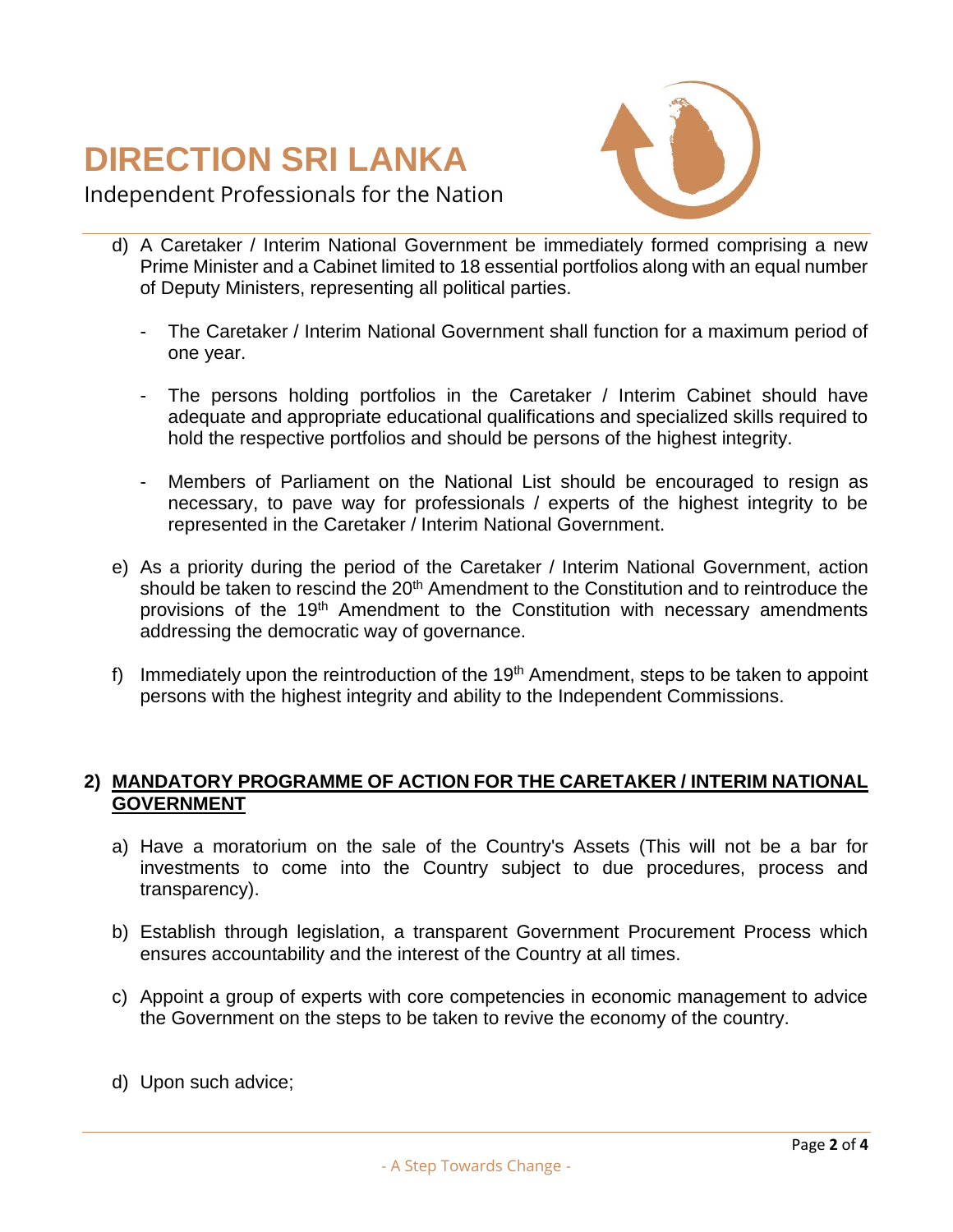

Independent Professionals for the Nation

- Secure Bridge Financing at concessionary interest rates and conditions. No commercial financing with commercial interest rates to be obtained during this period.
- Conclude agreements with the IMF and other Financial Agencies following due parliamentary process and with complete transparency.
- Take prompt action to ensure the provision of essential services and supplies to the public.
- Take all measures to stabilize the Rupee.
- e) Hold National Elections (Presidential and Parliamentary as appropriate) within a maximum period of one year and enact such Constitutional amendments as may be necessary, reflecting the will of the people. *[In the attendant special circumstances and the weak economic situation, priority to be given to the conduct of National Elections respectively, over other elections including Local Government and Provincial Council Elections.]*
- f) Strictly observe the Rule of Law including the measures to protect and consolidate the wealth of the nation.
- g) Take immediate measures to ensure the efficacy of the Commission to Investigate Allegations of Bribery and Corruption.

We call upon the Government and the Opposition to take concerted action to ensure that the foregoing is implemented immediately.

Whilst we were in the process of drafting this Statement with Proposals, we heard the news of the death of a protester due to gunshot injuries. The use of lethal force against unarmed protesters is unacceptable and inexcusable. We unreservedly and unequivocally condemn such action. Such conduct will only result in infuriating the people.

We therefore call upon the Government to act with utmost restraint and ensure that the Fundamental Rights of the people including the Rights to Peaceful Protest and of Association, are protected and safeguarded.